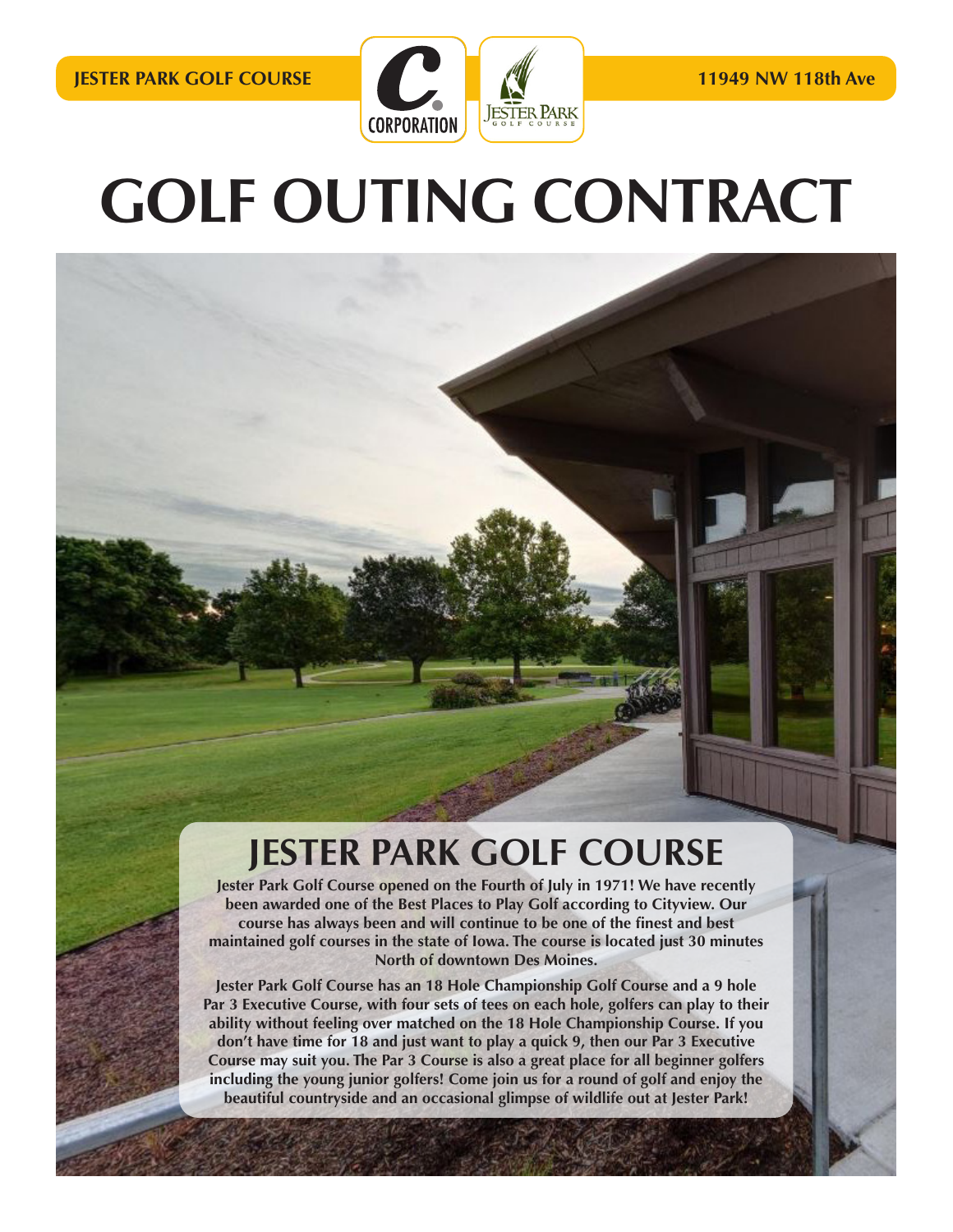**AFTERNOON SHOTGUN:**



## **CONTRACT REQUIREMENTS**

Prease return the signed contract form with the required deposit in order to reserve a specific<br>date and time. C Corporation will be unable to officially reserve or guarantee the date and time until both the contract and deposit have been submitted. Please return the signed contract form with the required deposit in order to reserve a specific

#### The Jester Park Golf Course is  $\mathbf{D}$ DEPOSITS:

 $PZD$  $C_{\text{q}}$ \$250 non-refundable deposit for a golf outing with or without food. Deposit guarantees your date and will be applied towards the total expense incurred during your outing.  $\overline{a}$ 

#### 1971! We have recently been awarded one scoring system FINAL COUNT:

of the  $1$ Cityview. Our course has always been and 10 days prior, we require a final count and list of all players. You will be charged for the guaranteed number of re require a linar count and not of an play participants plus any additional expenses your outing may incur on the day of the event.

#### $\overline{c}$ CONTESTS:

maintained golf courses in the state of Iowa. The state of Iowa. The state of Iowa. The state of Iowa. The state of Iowa. The state of Iowa. In the state of Iowa. In the state of Iowa. In the state of Iowa. In the state of The course is located in the course is a course in the course is an interesting  $\sim$ • (if needed) will ultimately be the responsibility of your group.<br>. All contests must be approved prior to the event. Any hole prizes and expenses incurred, as part of the contests,

## GOLF CARTS:

championship Golf Co 3 Executive Course, With four sets of tees  $\overline{3}$  player minimum (8 groups). When  $\overline{3}$ Golf carts are required for all group outings. No more than two people and two sets of clubs are allowed per cart<br>... Your signature on this contract holds you responsible for any and all damage incurred to the carts and/or property damage while in the possession of the group or players. Groups requiring more than the available number of carts will be responsible for any additional cost incurred including any weather-related cancellation fees.

#### on each hole, golfers can play to the inter-WEATHER:

 $\mathbb{F}_{p}$  for  $\mathbb{F}_{p}$ cou If playing conditions require cancellation of the event, it may be rescheduled at the customer's convenience and course availability. In case of inclement weather, contact the course for more information.

#### $\epsilon$ CONDUCT:

 $Pror$  $b$ all golfers including the  $\{$ come join us for a round of golf and enjoy in the set of golf and enjoy in the set of golf and enjoy in the set of golf and enjoy in the set of golf and enjoy in the set of golf and enjoy in the set of golf and enjoy in th Proper conduct is expected by outing participants. Players should adhere to cart path rules, replace divots, repair ball marks and rake sand traps. Unruly behavior, foul language, golf cart abuse, club throwing and hitting into groups will not be tolerated. Any player that chooses to not adhere to rules of conduct will be asked to leave the  $1000$  player minimum (25 groups) premises.

#### $t = 11$ *\*must tee off by 8:00am\** LIABILITIES & DAMAGES:

*\*no weekend afternoon shotguns\** C Corporation does not assume responsibility for damage to or loss of personal belongings. You are responsible for any damage to the rental facility, golf carts or any other damage to property by participants and/or other agents.

## LOST SIGNAGE:

C Corporation is not responsible for any lost signage. If not picked up within 1 week of event, it will be discarded.  $\mathbf{P}$ 

### PAYMENT:

made by cash, business check or credit card. Full payment is due on the date of the event unless other arrangements have been approved. Payments may be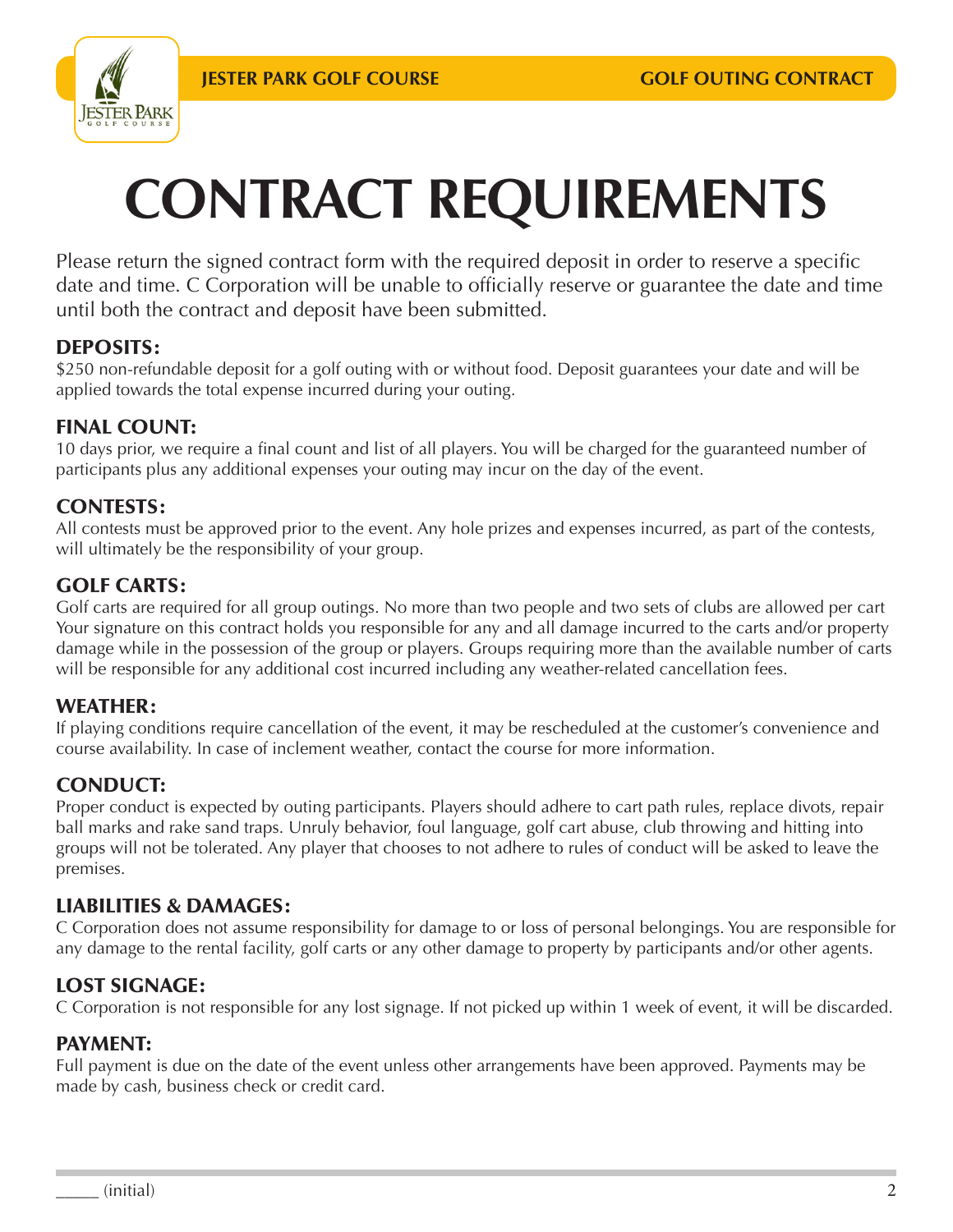

# **GOLF OUTING PRICES**

## PRICE INCLUDES:

- 18 holes with cart
- $\overline{\phantom{a}}$ • GPS Tournament scoring with live leader board
- The Jester Park Golf Course is OPEN TO THE • GPS Tournament scoring with liveleader • Personalized cart signs with hole locations and starting time
- PUBLIC AND OPEN YEAR ROUND! JesterPark • Computerized score sheets from our GPS scoring system and starting time
- Golf Course opened on the Fourth of July in • Use of registration tables
- 1971! We have recently been awarded one list of players • An alphabetical list of players and team list for registration
- of the Best Places to Play Golf according to • Use of pin event markers (if needed)

## WEEKDAY – MON.– THURS.

**MORNING SHOTGUN............\$43.00** 72 player minimum (18 groups) **AFTERNOON SHOTGUN...........\$43.00** 100 player minimum (25 groups)

## WEEKEND – FRI.– SUN.

| MORNING SHOTGUN\$50.00 |  |  |  |  |  |
|------------------------|--|--|--|--|--|
|                        |  |  |  |  |  |

100 player minimum (25 groups)

- Must tee off by 9:00 am
- No weekend afternoon shotguns
- All prices based on 18 holes & cart

The following applies to all shotguns: 144 players maximum (36 groups) 100 players & over = full course 99 players & under = partial

| <b>FOOD &amp; BEVERAGE</b> |
|----------------------------|
|                            |

 $\overline{C}$ C Corporation takes great pride in our style and service in the food & beverage department. All menu items are served buffet style and include premium plastic ware with linen/china  $char\sigma\epsilon$ **MORNING SHOTGUN** upgrades available for additional charge.

| <b>SACK LUNCH</b> – ham or turkey sandwich, potato chips, granola bar & cookie\$8.95/person<br>(with purchase of other meal) \$5.95/person      |
|-------------------------------------------------------------------------------------------------------------------------------------------------|
| add a brat \$14.95/person                                                                                                                       |
| <b>BBQ SANDWICH</b> – pulled pork or pulled chicken, choose 2 sides and 1 dessert \$14.95/person<br>both \$16.95/person                         |
| ITALIAN SAUSAGE SANDWICH - homemade red sauce, provolone cheese, fried peppers  \$14.95/person<br>choose 2 sides and 1 dessert                  |
| ITALIAN SAUSAGE GRINDERS - homemade red sauce, shredded mozzarella, banana peppers. \$14.95/person<br>choose 2 sides and 1 dessert              |
| add salad \$2.00/person<br>add onion rings \$4.00/person                                                                                        |
| <b>PASTA BUFFET</b> – penne pasta in homemade red sauce, meatballs, Italian salad & dinner roll \$13.95/person<br>(add sausage link for \$1.00) |
|                                                                                                                                                 |
| SIDES - tossed green salad, italian pasta salad, potato salad, french fries, onion rings, assorted bags of chips, baked beans                   |

All food & beverages will be charged 7% tax & 20% service fee. All prices subject to change due to food cost.

*No coolers, outside food or beverages are allowed onto the facility. Breakfast Menu and Banquet menu available upon request.* 

*The Iowa Liquor Commission regulates the sale and service of alcoholic beverages. C-Corporation courses do not allow anyone under the age of twenty one (21) or anyone who appears to be intoxicated to be served. All alcoholic beverages must be supplied and purchased through C-Corporation courses. All state laws pertaining to alcohol will be enforced and a valid driver's license is required.*